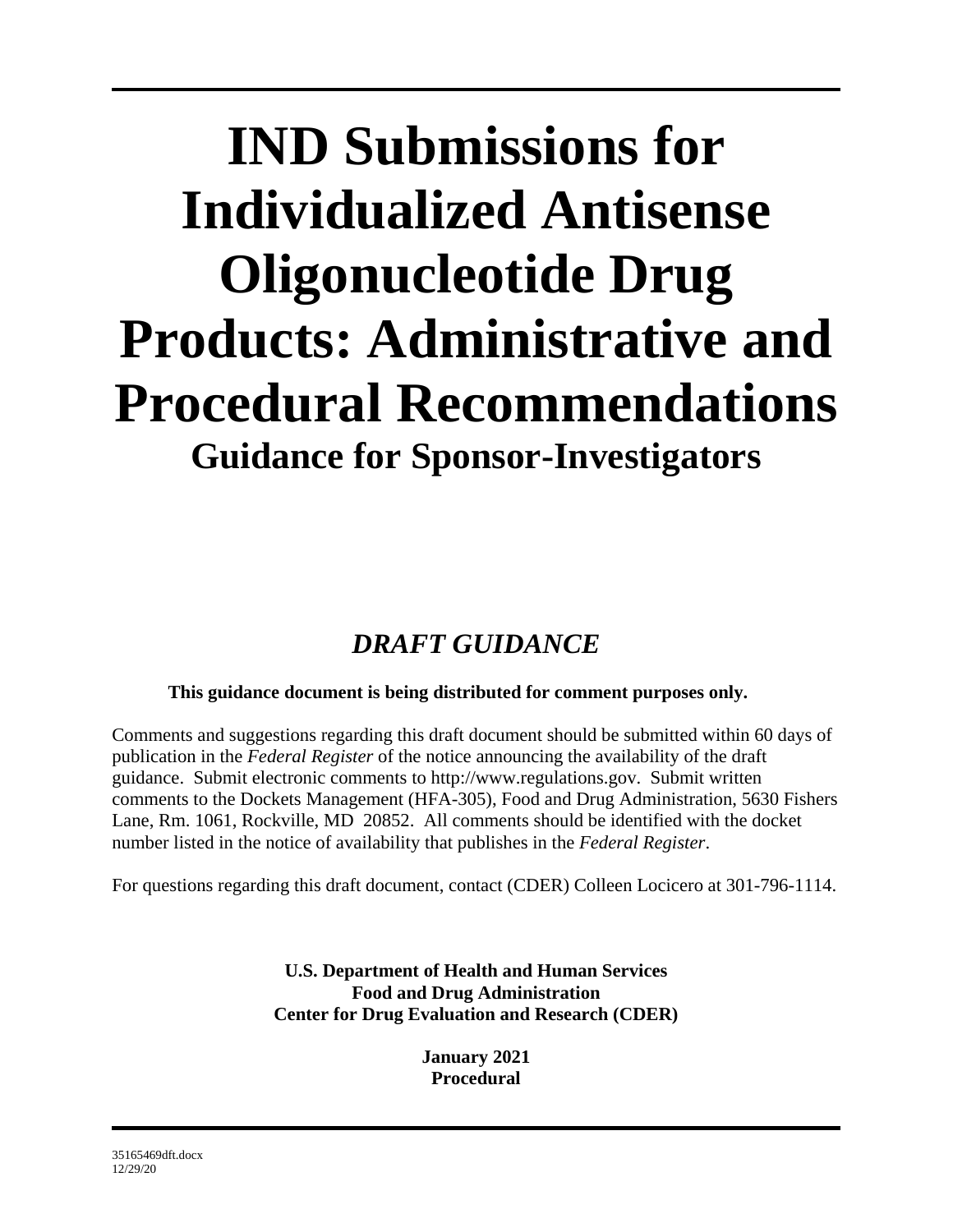# **IND Submissions for Individualized Antisense Oligonucleotide Drug Products: Administrative and Procedural Recommendations Guidance for Sponsor-Investigators**

*Additional copies are available from:*

*Office of Communications, Division of Drug Information Center for Drug Evaluation and Research Food and Drug Administration 10001 New Hampshire Ave., Hillandale Bldg., 4th Floor Silver Spring, MD 20993-0002 Phone: 855-543-3784 or 301-796-3400; Fax: 301-431-6353; Email: druginfo@fda.hhs.gov <https://www.fda.gov/drugs/guidance-compliance-regulatory-information/guidances-drugs>*

> **U.S. Department of Health and Human Services Food and Drug Administration Center for Drug Evaluation and Research (CDER)**

> > **January 2021 Procedural**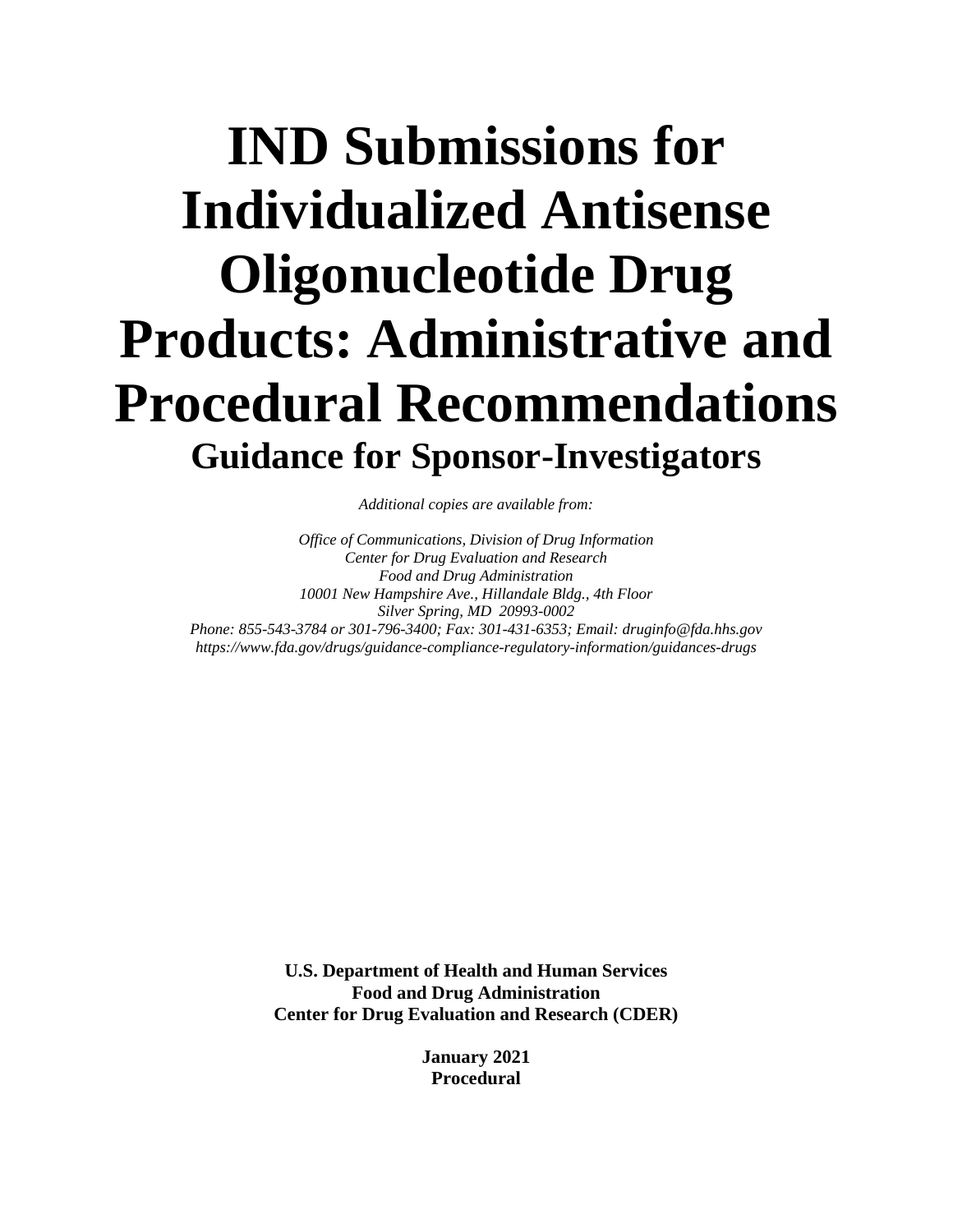# **TABLE OF CONTENTS**

| I.  |                |  |
|-----|----------------|--|
| II. |                |  |
| Ш.  |                |  |
| A.  |                |  |
| В.  |                |  |
| C.  |                |  |
| D.  |                |  |
| IV. |                |  |
| A.  |                |  |
| B.  |                |  |
| C.  |                |  |
| D.  | $\mathbf{b}$ . |  |
|     |                |  |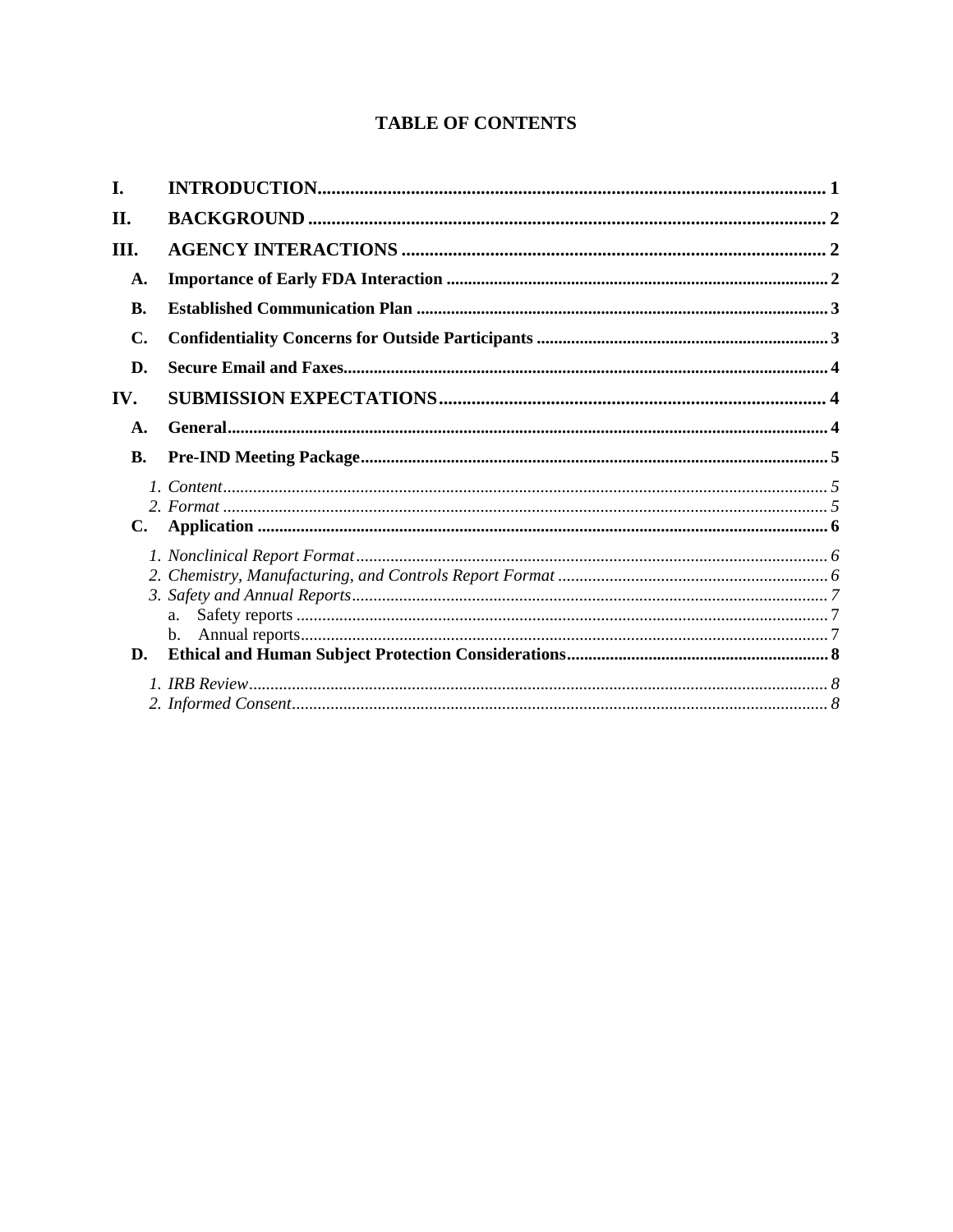*Draft — Not for Implementation*

# **IND Submissions for Individualized Antisense Oligonucleotide Drug Products: Administrative and Procedural Recommendations Guidance for Sponsor-Investigators[1](#page-3-0)**

 This draft guidance, when finalized, will represent the current thinking of the Food and Drug 8 Administration (FDA or Agency) on this topic. It does not establish any rights for any person and is not binding on FDA or the public. You can use an alternative approach if it satisfies the requirements of the binding on FDA or the public. You can use an alternative approach if it satisfies the requirements of the 10 applicable statutes and regulations. To discuss an alternative approach, contact the FDA staff responsible 11 for this guidance as listed on the title page. for this guidance as listed on the title page.

 

 $\frac{6}{7}$ 

### **I. INTRODUCTION**

17 This guidance is intended for sponsor-investigators<sup>[2](#page-3-1)</sup> (hereafter referred to as sponsors)

developing individualized investigational antisense oligonucleotide (ASO) drug products for a

19 severely debilitating or life-threatening genetic disease.<sup>[3](#page-3-2)</sup> Most often, individuals with such

diseases will not have FDA-approved treatment options and their diseases will be rapidly

progressing, resulting in early death and/or devastating irreversible morbidity within a short time

frame. In these situations, drug development targeted at a larger number of patients with the

 ASO is not anticipated because of the specificity of the mechanism of action of the ASO drug product combined with the rarity of the treatment-amenable patient population.

The focus of this guidance is on administrative and procedural aspects of interacting with FDA

on development programs for individualized ASO drug products, such as the approach to

obtaining feedback from FDA and the expectations and process for making regulatory

 submissions to FDA. The guidance provides high-level recommendations about informed consent and the requirement for institutional review board (IRB) review of protocols for trials of

individualized ASO drug products. This guidance also addresses the initial development of these

individualized ASO drug products; it does not address regulatory considerations for the

development of these drug products for marketing and continued, long-term treatment of patients

with the disease for which the drug product is being developed. This guidance also does not

address the nonclinical data, the clinical data, or the product quality requirements that must be

<span id="page-3-0"></span>met to initiate administration of these individualized ASO drug products in humans.

<sup>&</sup>lt;sup>1</sup> This guidance has been prepared by the Office of New Drug Policy in the Center for Drug Evaluation and Research at the Food and Drug Administration.

<span id="page-3-1"></span><sup>&</sup>lt;sup>2</sup> A *sponsor-investigator* is an individual who both initiates and conducts an investigation, and under whose immediate direction the investigational drug is administered or dispensed. The term does not include any person other than an individual (see 21 CFR 312.3(b)).

<span id="page-3-2"></span> *Severely debilitating* means diseases or conditions that cause major irreversible morbidity. *Life-threatening* means diseases or conditions where the likelihood of death is high unless the course of the disease is interrupted and those with potentially fatal outcomes, where the endpoint of clinical trial analysis is survival (see 21 CFR 312.81).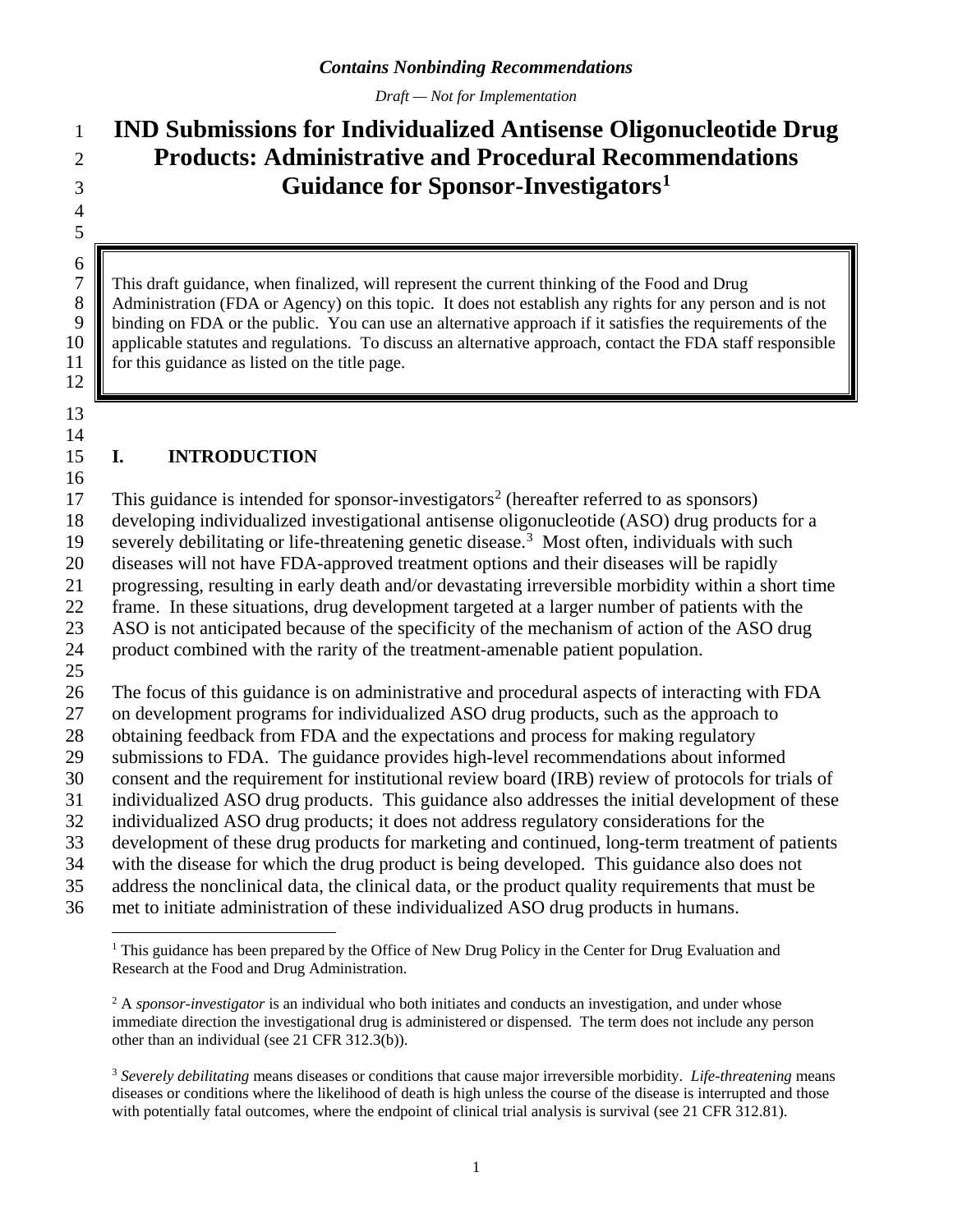*Draft — Not for Implementation*

Although the guidance is intended to help sponsors seeking to develop an individualized ASO

drug product, the principles and practices outlined in the guidance may also be applicable to

developing other types of individualized drug products (i.e., non-ASO). Sponsors who consider

- applying the principles outlined in this guidance for non-ASO individualized drug products
- should first consult with the appropriate review division.
- 

In general, FDA's guidance documents do not establish legally enforceable responsibilities.

 Instead, guidances describe the Agency's current thinking on a topic and should be viewed only as recommendations, unless specific regulatory or statutory requirements are cited. The use of the word *should* in Agency guidances means that something is suggested or recommended, but

- not required.
- 

# 

# **II. BACKGROUND**

 Typically, a drug research and development program begins with identifying a moiety intended  $54$  to treat a disease or condition and subsequently evaluating that drug in animal<sup>4</sup> and then human studies. Clinical development programs vary considerably in size and complexity, depending on disease prevalence, the heterogeneity of the condition, disease course, and many other factors. Once a drug product is approved for marketing, patients other than those who participated in clinical trials will have access to, and are expected to benefit from, treatment with that drug product for its approved use or uses.

 Advances in scientific knowledge and drug development technology, however, provide an opportunity for new approaches in drug development. Contemporary approaches to genetic testing and molecular diagnosis can elucidate, in certain circumstances, the precise etiology of a specific patient's genetic disease. For a patient with an extremely rare disease-causing genetic variant, development of an individualized ASO drug product that is tailored to the patient's specific genetic variant may be possible.

 

# **III. AGENCY INTERACTIONS**

# 

# **A. Importance of Early FDA Interaction**

Those participating in these development programs will have a severely debilitating or life-

threatening genetic disease for which there is no adequate available therapy and will generally

 require prompt medical intervention because of rapid disease progression. Therefore, investigators will wish to initiate administration of the investigational drug product rapidly.

<span id="page-4-0"></span>

 We support the principles of the 3Rs, to reduce, refine, and replace animal use in testing when feasible. We encourage sponsors to consult with us if it they wish to use a nonanimal testing method they believe is suitable, adequate, validated, and feasible. We will consider if such an alternative method could be assessed for equivalency to an animal test method.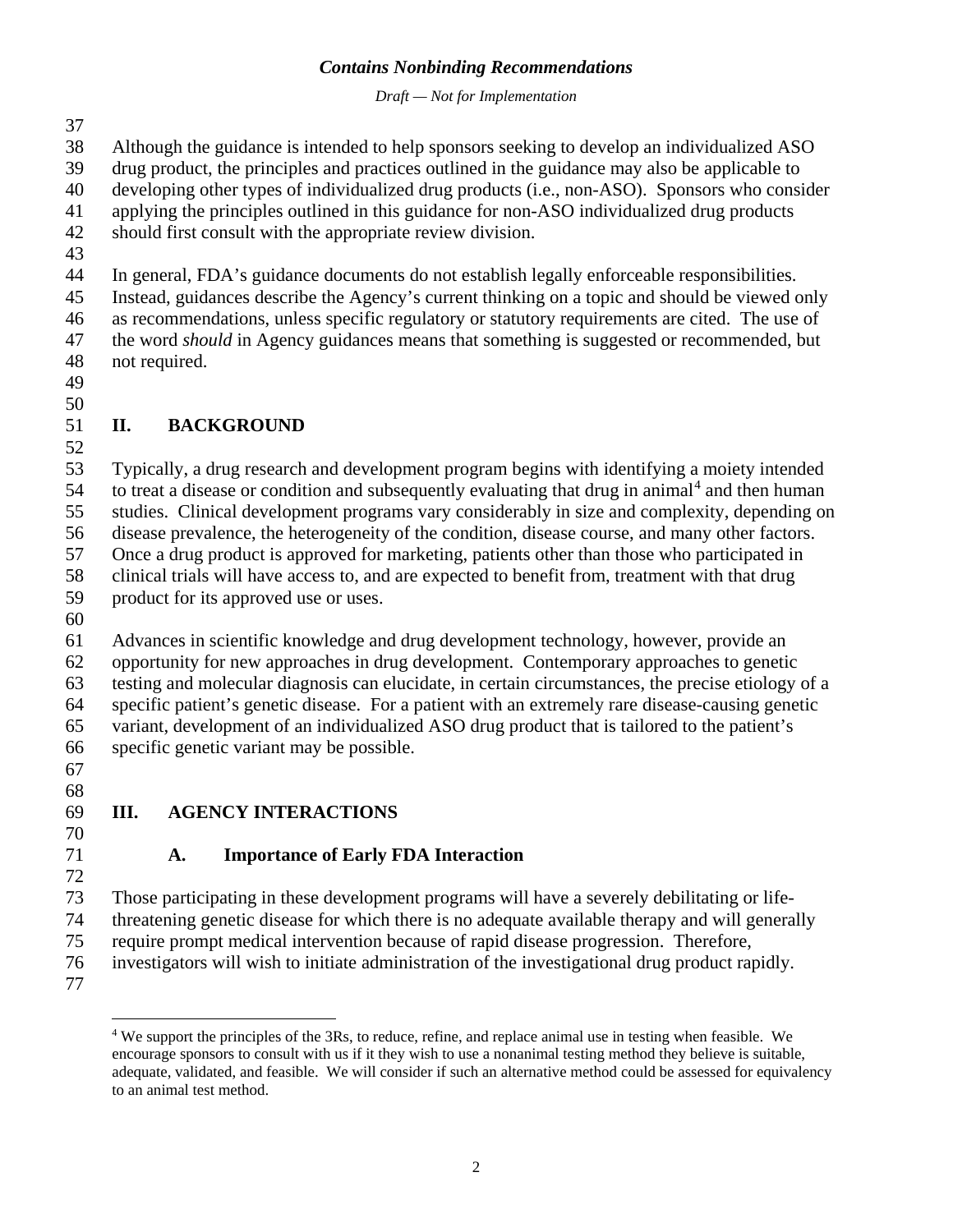### *Draft — Not for Implementation*

 FDA recommends that sponsors request a pre-investigational new drug application (pre-IND) meeting with the appropriate review division as soon as a participant and at least one potential individualized ASO drug product (for which there are convincing proof-of-concept data) are identified. Early FDA interaction will help sponsors to prepare an adequate IND submission for 82 review by the Agency and facilitate prompt administration of the investigational drug product.<sup>[5](#page-5-0)</sup> **B. Established Communication Plan**

As discussed in more detail in the guidance for industry and review staff *Best Practices for* 

*Communication Between IND Sponsors and FDA During Drug Development* (December 2017**)**, [6](#page-5-1)

FDA recommends establishing a communication strategy with FDA.

A communication strategy can establish the preferred method (e.g., email, telephone) and

frequency of communications. The strategy may also set expectations related to the timing of

responses to inquiries and requests for information for both the sponsor and FDA. FDA staff

will strive to respond to sponsor questions and requests promptly and comprehensively.

FDA staff will not communicate about a sponsor's development program or IND or the progress

of FDA's review of the program or IND with individuals other than the sponsor (e.g., trial

participant, family member, or other advocate) unless the individual has been designated by the

sponsor as an authorized representative of the sponsor.

- 
- 

# **C. Confidentiality Concerns for Outside Participants**

 If a trial participant, family member, or other advocate attends a meeting between a sponsor and FDA to discuss the sponsor's application, whatever the sponsor or FDA shares at a meeting about the application may be considered a public disclosure of the sponsor's confidential information (confidential commercial information and/or trade secret information (21 CFR 20.61)) unless, prior to the meeting, the sponsor and the outside participant(s) have entered into a confidentiality agreement with each other. In the absence of such a confidentiality agreement, under FDA's regulations on uniform access (21 CFR 20.21), any confidential information about an application that is disclosed to an outside participant in this way generally is available to all members of the public, including under the Freedom of Information Act. If a sponsor informs FDA that an outside participant will be attending a scheduled meeting

between the sponsor and FDA, the Agency will ask the sponsor 1) to certify in writing, prior to

the meeting, that the sponsor understands that if an outside participant (e.g., trial participant,

family member, or other advocate) attends a meeting with the Agency to discuss the sponsor's

application, whatever information is discussed by the sponsor or FDA at the meeting about the

<span id="page-5-0"></span>

 Information on pre-IND meetings, including how to request such a meeting, can be found in the draft guidance for industry *Formal Meetings Between the FDA and Sponsors or Applicants of PDUFA Products* (December 2017). When final, this guidance will represent the FDA's current thinking on this topic. For the most recent version of a guidance, check the FDA guidance web page at [https://www.fda.gov/regulatory-information/search-fda-guidance](https://www.fda.gov/regulatory-information/search-fda-guidance-documents)[documents.](https://www.fda.gov/regulatory-information/search-fda-guidance-documents)

<span id="page-5-1"></span> We update guidances periodically. To make sure you have the most recent version of a guidance, check the FDA guidance web page at [https://www.fda.gov/regulatory-information/search-fda-guidance-documents.](https://www.fda.gov/regulatory-information/search-fda-guidance-documents)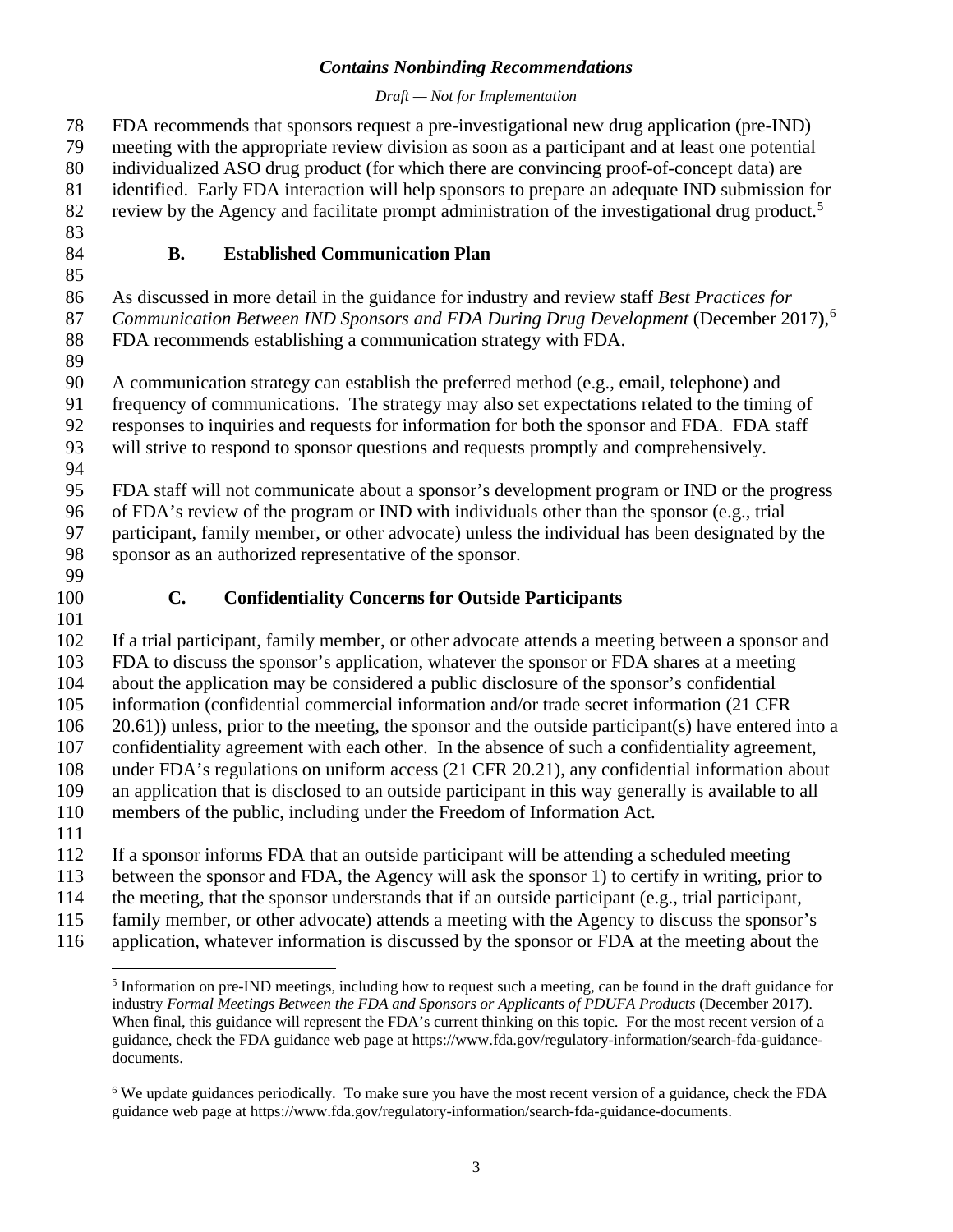### *Draft — Not for Implementation*

 sponsor's application may be considered a public disclosure of the sponsor's confidential commercial and/or trade secret information unless, prior to the meeting, the sponsor and the outside participant(s) have entered into a confidentiality agreement with each other, and 2) if such a confidentiality agreement is in place, to certify in writing as such. If the sponsor certifies that such a confidentiality agreement is in place between it and an outside participant, FDA generally would not consider the presence of that outside participant at a scheduled meeting between the sponsor and FDA to trigger uniform access with respect to information discussed at that meeting. FDA encourages sponsors to resolve these issues promptly to avoid unnecessarily delaying the meeting.

# **D. Secure Email and Faxes**

 Outside of regulatory submissions to a sponsor's application, communication between a sponsor and FDA will often be conducted via email. Communication via unsecured email should not

include confidential commercial information, trade secret information, or trial participant

information (21 CFR 20.21; 21 CFR 20.63). Accordingly, FDA recommends that sponsors

establish a secure email with FDA to allow for communications that may include such

information. Sponsors can contact the Office of Information Management and Technology to

135 request secure email.<sup>[7](#page-6-0)</sup>

 Faxes may be used for communication between sponsors and FDA when secure email has not been established. Before transmitting faxes, sponsors and FDA regulatory project managers

should contact their counterparts to arrange for confirmation of receipt of the fax.

 Communications via fax or secure email do not substitute for formal regulatory submissions, which are required, for example, for submitting original IND applications and amendments to an IND (21 CFR 312.23, 312.30, 312.31).

 

### **IV. SUBMISSION EXPECTATIONS**

**A. General**

 Complete and well-organized submissions, in a format conducive to scientific review, can help increase the efficiency of FDA's review and prevent delays in FDA responses to requests for information. All IND submissions should include overall summaries with enough detail to allow FDA staff to understand the regulatory and developmental context of the submission.

155 Although it is not required that research  $\text{INDs}^8$  $\text{INDs}^8$  for developing individualized ASO drug

<span id="page-6-1"></span><span id="page-6-0"></span>products, and other related documents, be submitted in electronic format, FDA recommends

<sup>&</sup>lt;sup>7</sup> Direct inquiries to secure email@fda.hhs.gov.

<sup>&</sup>lt;sup>8</sup> A *research IND* is an IND for which the sponsor does not intend to commercialize the product. See the information in the section on Field 6B: IND TYPE in the *Instructions for Filling Out Form FDA 1571*.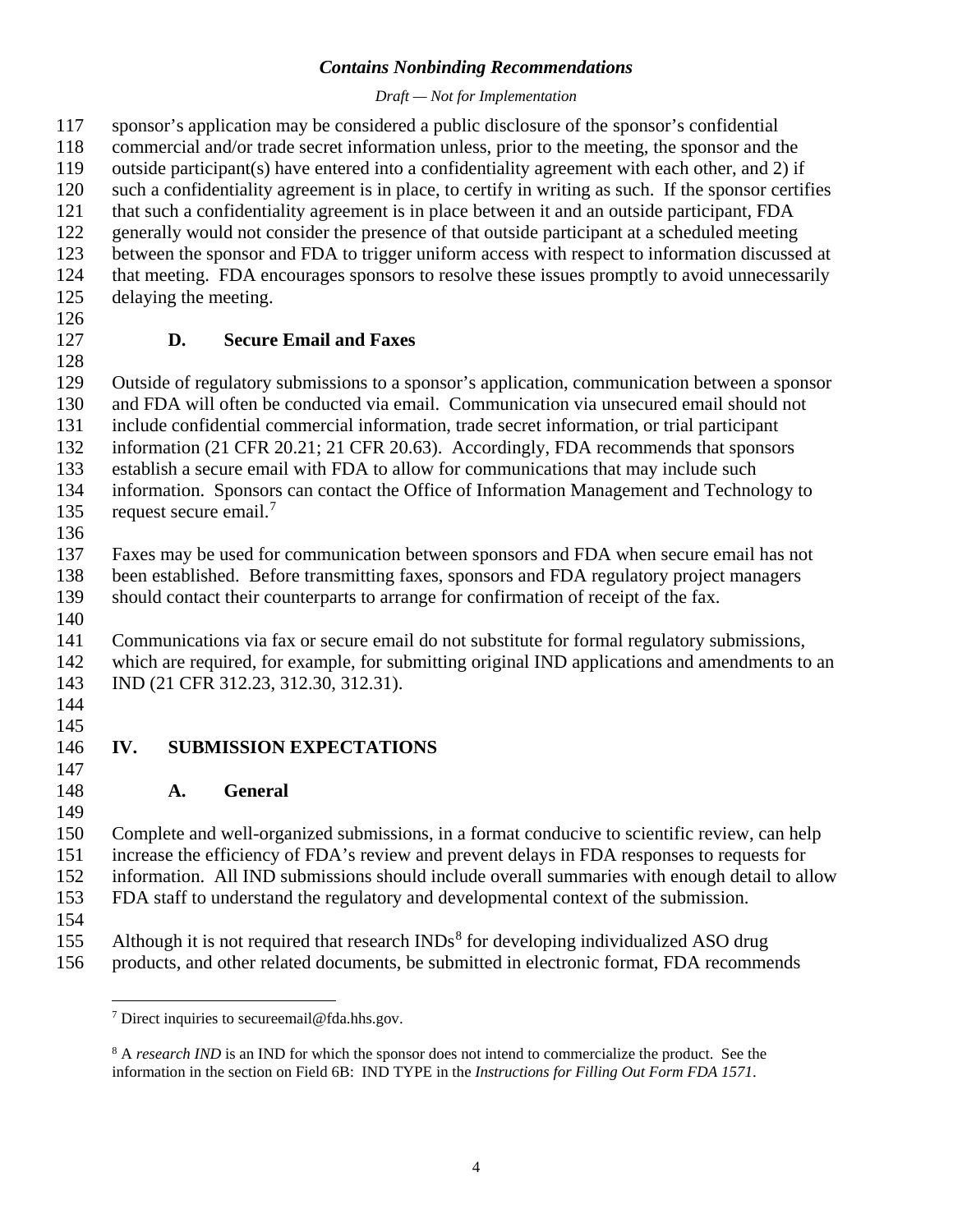### *Draft — Not for Implementation*

- electronic submission to facilitate and expedite review of the submissions. Electronic
- submissions for research INDs are not required to be in electronic Common Technical Document
- [9](#page-7-0) (eCTD) format; however, they may be voluntarily submitted in that format.<sup>9</sup>
- 
- Under FDA's IND regulations at 21 CFR 312.23(b), a sponsor ordinarily is not required to
- resubmit information previously submitted to FDA but instead may incorporate the information
- by reference. If the information is in an existing IND application, the sponsor should identify the
- IND number, type of submission in which the information is located (e.g., nonclinical
- information amendment), the date of submission, page number(s), and, if applicable, volume
- number. If a sponsor seeks to reference information submitted to the Agency by a person other
- than the sponsor, the sponsor should include a written statement authorizing such reference that is signed by the person who submitted the information. However, in either instance, depending
- on when the information was submitted and its format (e.g., paper versus electronic), voluntarily
- resubmitting the information may facilitate and expedite FDA's review.
- 

Formal submissions in paper or non-eCTD electronic format should be mailed to the CDER

- Central Document Room located at 5901-B Ammendale Road in Beltsville, Maryland. Sponsors
- submitting in paper format are expected to send their applications in triplicate, with one original
- and two copies of the submission.
- **B. Pre-IND Meeting Package**
- 

*1. Content*

 The package should include information to justify the proposal to develop an individualized ASO drug product. Generally, the content of a pre-IND meeting package should also include information to support proof of concept, initial dosing in humans, and safety monitoring plans for initial human dosing, as well as the proposed clinical protocol. Furthermore, the package should include the nonclinical, bioinformatic (information related to the design of the oligonucleotide), and product quality data that the sponsor intends to submit with its IND. 

- *2. Format*
- 

 The content of a meeting package, including for pre-IND meetings, should be organized according to the proposed meeting agenda.<sup>10</sup> The package should be a sequentially paginated

document with a table of contents, appropriate indices, appendices, and cross references.

- 
- <span id="page-7-0"></span> The questions for discussion with FDA should be grouped by FDA review discipline and prefaced with a summary that provides context and explains the need for the question. The

 General information on the electronic submission of regulatory information to FDA can be found at [https://www.fda.gov/drugs/forms-submission-requirements/electronic-regulatory-submission-and-review,](https://www.fda.gov/drugs/forms-submission-requirements/electronic-regulatory-submission-and-review) and information on formal submissions made electronically in eCTD format can be found at [https://www.fda.gov/drugs/electronic-regulatory-submission-and-review/electronic-common-technical-document](https://www.fda.gov/drugs/electronic-regulatory-submission-and-review/electronic-common-technical-document-ectd)[ectd.](https://www.fda.gov/drugs/electronic-regulatory-submission-and-review/electronic-common-technical-document-ectd)

<span id="page-7-1"></span> For more information, see the draft guidance for industry *Formal Meetings Between the FDA and Sponsors or Applicants of PDUFA Products*. When final, this guidance will represent the FDA's current thinking on this topic.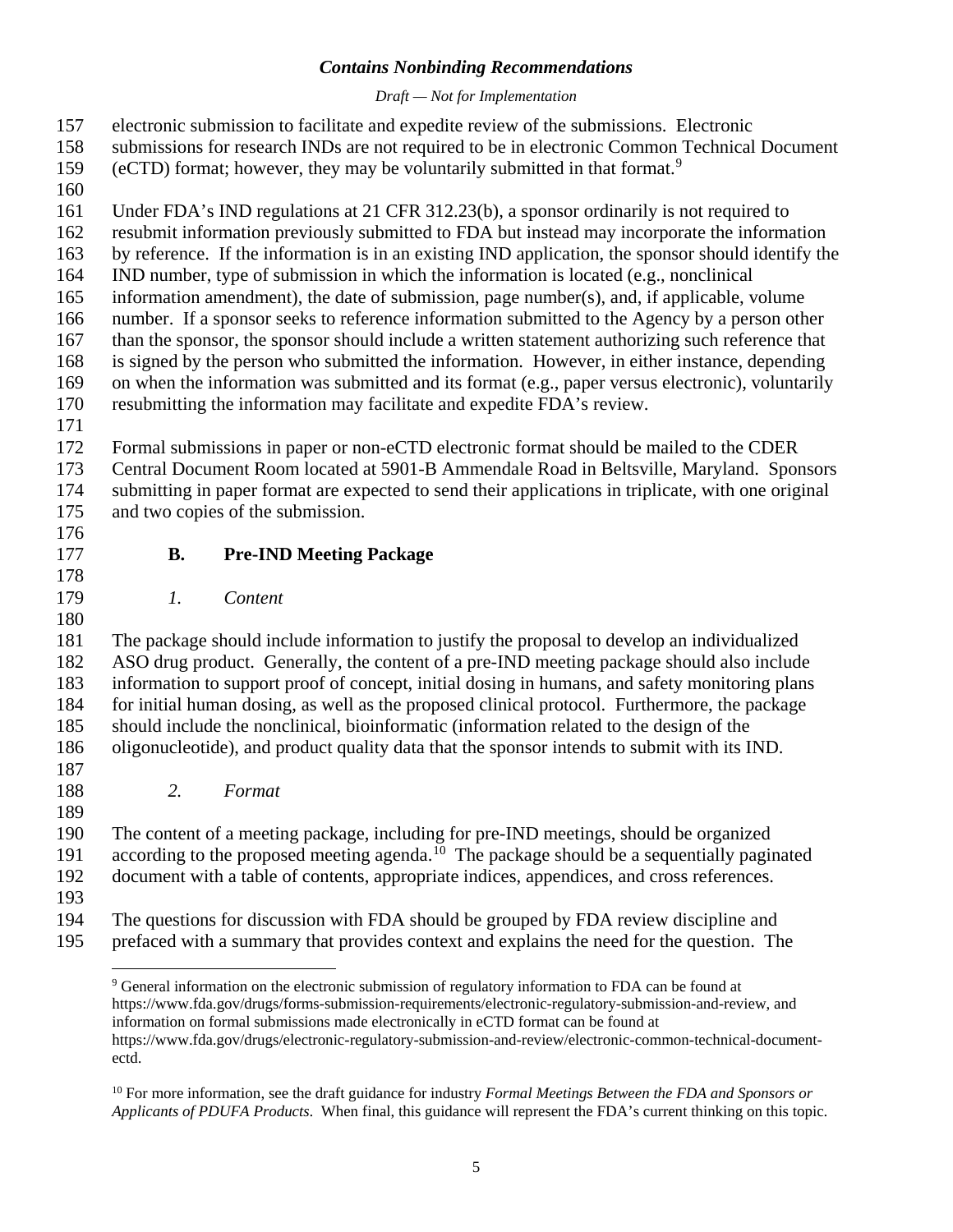### *Draft — Not for Implementation*

| 198<br>C.<br><b>Application</b><br>199<br>200<br>201<br>When the sponsor has gathered the recommended information, the sponsor should submit a<br>research IND to FDA. To aid FDA in understanding the proposed development context and<br>202<br>203<br>related benefit-risk considerations, the sponsor should include in the initial IND submission the<br>204<br>justification for developing an individualized ASO drug product. During the pre-IND meeting,<br>205<br>or at some other point before submitting the IND, the sponsor should discuss expectations for the<br>content of the IND submission with the relevant FDA review division, since some of the content<br>206<br>207<br>and format requirements at 21 CFR 312.23 may not be relevant for this type of application.<br>208<br>209<br>$\mathfrak{1}.$<br><b>Nonclinical Report Format</b><br>210<br>211<br>Because the proposed study will be first in humans, it is unlikely that human data will be<br>212<br>available at the time of the initial IND submission. Thus, only product manufacturing and quality<br>213<br>information, bioinformatic (information related to the design of the oligonucleotide), and<br>214<br>nonclinical data will support the safety of initiating administration to a participant. It is critical<br>215<br>that the nonclinical data be adequately presented and documented.<br>216<br>217<br>Sponsors should provide a complete report for each in vitro and in vivo study intended to<br>218<br>characterize the pharmacological activity and the safety of the investigational drug. Each study<br>report should include, but not be limited to, the following:<br>219<br>220<br>221<br>A statement of the purpose of the study<br>$\bullet$<br>222<br>223<br>A detailed description of the control and test article (e.g., purity, stability), study design<br>$\bullet$<br>224<br>(e.g., control, dose levels, number of animals per sex per group), animal species or<br>225<br>model, methodology used, and parameters assessed<br>226<br>227<br>Complete data sets for all parameters evaluated (e.g., individual animal line listings and<br>$\bullet$<br>228<br>summary data tables)<br>229<br>230<br>Analysis and interpretation of the results<br>231<br>232<br>Conclusions<br>233<br>234<br>General content and format recommendations for the submission of nonclinical data and<br>235<br>information can be found in the guidance for industry Guideline for the Format and Content of<br>236<br>the Nonclinical Pharmacology/Toxicology Section of an Application (February 1987).<br>237<br>238<br>2.<br>Chemistry, Manufacturing, and Controls Report Format<br>239<br>240<br>The guidance for industry Content and Format of Investigational New Drug Applications (INDs)<br>241<br>for Phase 1 Studies of Drugs, Including Well-Characterized, Therapeutic, Biotechnology-derived | 196<br>197 | summaries should describe the results of relevant studies. Any conclusions that result from these<br>studies, and how they influenced the proposed treatment plan, should be stated clearly. |
|----------------------------------------------------------------------------------------------------------------------------------------------------------------------------------------------------------------------------------------------------------------------------------------------------------------------------------------------------------------------------------------------------------------------------------------------------------------------------------------------------------------------------------------------------------------------------------------------------------------------------------------------------------------------------------------------------------------------------------------------------------------------------------------------------------------------------------------------------------------------------------------------------------------------------------------------------------------------------------------------------------------------------------------------------------------------------------------------------------------------------------------------------------------------------------------------------------------------------------------------------------------------------------------------------------------------------------------------------------------------------------------------------------------------------------------------------------------------------------------------------------------------------------------------------------------------------------------------------------------------------------------------------------------------------------------------------------------------------------------------------------------------------------------------------------------------------------------------------------------------------------------------------------------------------------------------------------------------------------------------------------------------------------------------------------------------------------------------------------------------------------------------------------------------------------------------------------------------------------------------------------------------------------------------------------------------------------------------------------------------------------------------------------------------------------------------------------------------------------------------------------------------------------------------------------------------------------------------------------------------------------------------------------------------------------------------------------------------------------------------------------------------------------------------------------------------------------------------------------------------------------------------------------------------|------------|----------------------------------------------------------------------------------------------------------------------------------------------------------------------------------------------|
|                                                                                                                                                                                                                                                                                                                                                                                                                                                                                                                                                                                                                                                                                                                                                                                                                                                                                                                                                                                                                                                                                                                                                                                                                                                                                                                                                                                                                                                                                                                                                                                                                                                                                                                                                                                                                                                                                                                                                                                                                                                                                                                                                                                                                                                                                                                                                                                                                                                                                                                                                                                                                                                                                                                                                                                                                                                                                                                      |            |                                                                                                                                                                                              |
|                                                                                                                                                                                                                                                                                                                                                                                                                                                                                                                                                                                                                                                                                                                                                                                                                                                                                                                                                                                                                                                                                                                                                                                                                                                                                                                                                                                                                                                                                                                                                                                                                                                                                                                                                                                                                                                                                                                                                                                                                                                                                                                                                                                                                                                                                                                                                                                                                                                                                                                                                                                                                                                                                                                                                                                                                                                                                                                      |            |                                                                                                                                                                                              |
|                                                                                                                                                                                                                                                                                                                                                                                                                                                                                                                                                                                                                                                                                                                                                                                                                                                                                                                                                                                                                                                                                                                                                                                                                                                                                                                                                                                                                                                                                                                                                                                                                                                                                                                                                                                                                                                                                                                                                                                                                                                                                                                                                                                                                                                                                                                                                                                                                                                                                                                                                                                                                                                                                                                                                                                                                                                                                                                      |            |                                                                                                                                                                                              |
|                                                                                                                                                                                                                                                                                                                                                                                                                                                                                                                                                                                                                                                                                                                                                                                                                                                                                                                                                                                                                                                                                                                                                                                                                                                                                                                                                                                                                                                                                                                                                                                                                                                                                                                                                                                                                                                                                                                                                                                                                                                                                                                                                                                                                                                                                                                                                                                                                                                                                                                                                                                                                                                                                                                                                                                                                                                                                                                      |            |                                                                                                                                                                                              |
|                                                                                                                                                                                                                                                                                                                                                                                                                                                                                                                                                                                                                                                                                                                                                                                                                                                                                                                                                                                                                                                                                                                                                                                                                                                                                                                                                                                                                                                                                                                                                                                                                                                                                                                                                                                                                                                                                                                                                                                                                                                                                                                                                                                                                                                                                                                                                                                                                                                                                                                                                                                                                                                                                                                                                                                                                                                                                                                      |            |                                                                                                                                                                                              |
|                                                                                                                                                                                                                                                                                                                                                                                                                                                                                                                                                                                                                                                                                                                                                                                                                                                                                                                                                                                                                                                                                                                                                                                                                                                                                                                                                                                                                                                                                                                                                                                                                                                                                                                                                                                                                                                                                                                                                                                                                                                                                                                                                                                                                                                                                                                                                                                                                                                                                                                                                                                                                                                                                                                                                                                                                                                                                                                      |            |                                                                                                                                                                                              |
|                                                                                                                                                                                                                                                                                                                                                                                                                                                                                                                                                                                                                                                                                                                                                                                                                                                                                                                                                                                                                                                                                                                                                                                                                                                                                                                                                                                                                                                                                                                                                                                                                                                                                                                                                                                                                                                                                                                                                                                                                                                                                                                                                                                                                                                                                                                                                                                                                                                                                                                                                                                                                                                                                                                                                                                                                                                                                                                      |            |                                                                                                                                                                                              |
|                                                                                                                                                                                                                                                                                                                                                                                                                                                                                                                                                                                                                                                                                                                                                                                                                                                                                                                                                                                                                                                                                                                                                                                                                                                                                                                                                                                                                                                                                                                                                                                                                                                                                                                                                                                                                                                                                                                                                                                                                                                                                                                                                                                                                                                                                                                                                                                                                                                                                                                                                                                                                                                                                                                                                                                                                                                                                                                      |            |                                                                                                                                                                                              |
|                                                                                                                                                                                                                                                                                                                                                                                                                                                                                                                                                                                                                                                                                                                                                                                                                                                                                                                                                                                                                                                                                                                                                                                                                                                                                                                                                                                                                                                                                                                                                                                                                                                                                                                                                                                                                                                                                                                                                                                                                                                                                                                                                                                                                                                                                                                                                                                                                                                                                                                                                                                                                                                                                                                                                                                                                                                                                                                      |            |                                                                                                                                                                                              |
|                                                                                                                                                                                                                                                                                                                                                                                                                                                                                                                                                                                                                                                                                                                                                                                                                                                                                                                                                                                                                                                                                                                                                                                                                                                                                                                                                                                                                                                                                                                                                                                                                                                                                                                                                                                                                                                                                                                                                                                                                                                                                                                                                                                                                                                                                                                                                                                                                                                                                                                                                                                                                                                                                                                                                                                                                                                                                                                      |            |                                                                                                                                                                                              |
|                                                                                                                                                                                                                                                                                                                                                                                                                                                                                                                                                                                                                                                                                                                                                                                                                                                                                                                                                                                                                                                                                                                                                                                                                                                                                                                                                                                                                                                                                                                                                                                                                                                                                                                                                                                                                                                                                                                                                                                                                                                                                                                                                                                                                                                                                                                                                                                                                                                                                                                                                                                                                                                                                                                                                                                                                                                                                                                      |            |                                                                                                                                                                                              |
|                                                                                                                                                                                                                                                                                                                                                                                                                                                                                                                                                                                                                                                                                                                                                                                                                                                                                                                                                                                                                                                                                                                                                                                                                                                                                                                                                                                                                                                                                                                                                                                                                                                                                                                                                                                                                                                                                                                                                                                                                                                                                                                                                                                                                                                                                                                                                                                                                                                                                                                                                                                                                                                                                                                                                                                                                                                                                                                      |            |                                                                                                                                                                                              |
|                                                                                                                                                                                                                                                                                                                                                                                                                                                                                                                                                                                                                                                                                                                                                                                                                                                                                                                                                                                                                                                                                                                                                                                                                                                                                                                                                                                                                                                                                                                                                                                                                                                                                                                                                                                                                                                                                                                                                                                                                                                                                                                                                                                                                                                                                                                                                                                                                                                                                                                                                                                                                                                                                                                                                                                                                                                                                                                      |            |                                                                                                                                                                                              |
|                                                                                                                                                                                                                                                                                                                                                                                                                                                                                                                                                                                                                                                                                                                                                                                                                                                                                                                                                                                                                                                                                                                                                                                                                                                                                                                                                                                                                                                                                                                                                                                                                                                                                                                                                                                                                                                                                                                                                                                                                                                                                                                                                                                                                                                                                                                                                                                                                                                                                                                                                                                                                                                                                                                                                                                                                                                                                                                      |            |                                                                                                                                                                                              |
|                                                                                                                                                                                                                                                                                                                                                                                                                                                                                                                                                                                                                                                                                                                                                                                                                                                                                                                                                                                                                                                                                                                                                                                                                                                                                                                                                                                                                                                                                                                                                                                                                                                                                                                                                                                                                                                                                                                                                                                                                                                                                                                                                                                                                                                                                                                                                                                                                                                                                                                                                                                                                                                                                                                                                                                                                                                                                                                      |            |                                                                                                                                                                                              |
|                                                                                                                                                                                                                                                                                                                                                                                                                                                                                                                                                                                                                                                                                                                                                                                                                                                                                                                                                                                                                                                                                                                                                                                                                                                                                                                                                                                                                                                                                                                                                                                                                                                                                                                                                                                                                                                                                                                                                                                                                                                                                                                                                                                                                                                                                                                                                                                                                                                                                                                                                                                                                                                                                                                                                                                                                                                                                                                      |            |                                                                                                                                                                                              |
|                                                                                                                                                                                                                                                                                                                                                                                                                                                                                                                                                                                                                                                                                                                                                                                                                                                                                                                                                                                                                                                                                                                                                                                                                                                                                                                                                                                                                                                                                                                                                                                                                                                                                                                                                                                                                                                                                                                                                                                                                                                                                                                                                                                                                                                                                                                                                                                                                                                                                                                                                                                                                                                                                                                                                                                                                                                                                                                      |            |                                                                                                                                                                                              |
|                                                                                                                                                                                                                                                                                                                                                                                                                                                                                                                                                                                                                                                                                                                                                                                                                                                                                                                                                                                                                                                                                                                                                                                                                                                                                                                                                                                                                                                                                                                                                                                                                                                                                                                                                                                                                                                                                                                                                                                                                                                                                                                                                                                                                                                                                                                                                                                                                                                                                                                                                                                                                                                                                                                                                                                                                                                                                                                      |            |                                                                                                                                                                                              |
|                                                                                                                                                                                                                                                                                                                                                                                                                                                                                                                                                                                                                                                                                                                                                                                                                                                                                                                                                                                                                                                                                                                                                                                                                                                                                                                                                                                                                                                                                                                                                                                                                                                                                                                                                                                                                                                                                                                                                                                                                                                                                                                                                                                                                                                                                                                                                                                                                                                                                                                                                                                                                                                                                                                                                                                                                                                                                                                      |            |                                                                                                                                                                                              |
|                                                                                                                                                                                                                                                                                                                                                                                                                                                                                                                                                                                                                                                                                                                                                                                                                                                                                                                                                                                                                                                                                                                                                                                                                                                                                                                                                                                                                                                                                                                                                                                                                                                                                                                                                                                                                                                                                                                                                                                                                                                                                                                                                                                                                                                                                                                                                                                                                                                                                                                                                                                                                                                                                                                                                                                                                                                                                                                      |            |                                                                                                                                                                                              |
|                                                                                                                                                                                                                                                                                                                                                                                                                                                                                                                                                                                                                                                                                                                                                                                                                                                                                                                                                                                                                                                                                                                                                                                                                                                                                                                                                                                                                                                                                                                                                                                                                                                                                                                                                                                                                                                                                                                                                                                                                                                                                                                                                                                                                                                                                                                                                                                                                                                                                                                                                                                                                                                                                                                                                                                                                                                                                                                      |            |                                                                                                                                                                                              |
|                                                                                                                                                                                                                                                                                                                                                                                                                                                                                                                                                                                                                                                                                                                                                                                                                                                                                                                                                                                                                                                                                                                                                                                                                                                                                                                                                                                                                                                                                                                                                                                                                                                                                                                                                                                                                                                                                                                                                                                                                                                                                                                                                                                                                                                                                                                                                                                                                                                                                                                                                                                                                                                                                                                                                                                                                                                                                                                      |            |                                                                                                                                                                                              |
|                                                                                                                                                                                                                                                                                                                                                                                                                                                                                                                                                                                                                                                                                                                                                                                                                                                                                                                                                                                                                                                                                                                                                                                                                                                                                                                                                                                                                                                                                                                                                                                                                                                                                                                                                                                                                                                                                                                                                                                                                                                                                                                                                                                                                                                                                                                                                                                                                                                                                                                                                                                                                                                                                                                                                                                                                                                                                                                      |            |                                                                                                                                                                                              |
|                                                                                                                                                                                                                                                                                                                                                                                                                                                                                                                                                                                                                                                                                                                                                                                                                                                                                                                                                                                                                                                                                                                                                                                                                                                                                                                                                                                                                                                                                                                                                                                                                                                                                                                                                                                                                                                                                                                                                                                                                                                                                                                                                                                                                                                                                                                                                                                                                                                                                                                                                                                                                                                                                                                                                                                                                                                                                                                      |            |                                                                                                                                                                                              |
|                                                                                                                                                                                                                                                                                                                                                                                                                                                                                                                                                                                                                                                                                                                                                                                                                                                                                                                                                                                                                                                                                                                                                                                                                                                                                                                                                                                                                                                                                                                                                                                                                                                                                                                                                                                                                                                                                                                                                                                                                                                                                                                                                                                                                                                                                                                                                                                                                                                                                                                                                                                                                                                                                                                                                                                                                                                                                                                      |            |                                                                                                                                                                                              |
|                                                                                                                                                                                                                                                                                                                                                                                                                                                                                                                                                                                                                                                                                                                                                                                                                                                                                                                                                                                                                                                                                                                                                                                                                                                                                                                                                                                                                                                                                                                                                                                                                                                                                                                                                                                                                                                                                                                                                                                                                                                                                                                                                                                                                                                                                                                                                                                                                                                                                                                                                                                                                                                                                                                                                                                                                                                                                                                      |            |                                                                                                                                                                                              |
|                                                                                                                                                                                                                                                                                                                                                                                                                                                                                                                                                                                                                                                                                                                                                                                                                                                                                                                                                                                                                                                                                                                                                                                                                                                                                                                                                                                                                                                                                                                                                                                                                                                                                                                                                                                                                                                                                                                                                                                                                                                                                                                                                                                                                                                                                                                                                                                                                                                                                                                                                                                                                                                                                                                                                                                                                                                                                                                      |            |                                                                                                                                                                                              |
|                                                                                                                                                                                                                                                                                                                                                                                                                                                                                                                                                                                                                                                                                                                                                                                                                                                                                                                                                                                                                                                                                                                                                                                                                                                                                                                                                                                                                                                                                                                                                                                                                                                                                                                                                                                                                                                                                                                                                                                                                                                                                                                                                                                                                                                                                                                                                                                                                                                                                                                                                                                                                                                                                                                                                                                                                                                                                                                      |            |                                                                                                                                                                                              |
|                                                                                                                                                                                                                                                                                                                                                                                                                                                                                                                                                                                                                                                                                                                                                                                                                                                                                                                                                                                                                                                                                                                                                                                                                                                                                                                                                                                                                                                                                                                                                                                                                                                                                                                                                                                                                                                                                                                                                                                                                                                                                                                                                                                                                                                                                                                                                                                                                                                                                                                                                                                                                                                                                                                                                                                                                                                                                                                      |            |                                                                                                                                                                                              |
|                                                                                                                                                                                                                                                                                                                                                                                                                                                                                                                                                                                                                                                                                                                                                                                                                                                                                                                                                                                                                                                                                                                                                                                                                                                                                                                                                                                                                                                                                                                                                                                                                                                                                                                                                                                                                                                                                                                                                                                                                                                                                                                                                                                                                                                                                                                                                                                                                                                                                                                                                                                                                                                                                                                                                                                                                                                                                                                      |            |                                                                                                                                                                                              |
|                                                                                                                                                                                                                                                                                                                                                                                                                                                                                                                                                                                                                                                                                                                                                                                                                                                                                                                                                                                                                                                                                                                                                                                                                                                                                                                                                                                                                                                                                                                                                                                                                                                                                                                                                                                                                                                                                                                                                                                                                                                                                                                                                                                                                                                                                                                                                                                                                                                                                                                                                                                                                                                                                                                                                                                                                                                                                                                      |            |                                                                                                                                                                                              |
|                                                                                                                                                                                                                                                                                                                                                                                                                                                                                                                                                                                                                                                                                                                                                                                                                                                                                                                                                                                                                                                                                                                                                                                                                                                                                                                                                                                                                                                                                                                                                                                                                                                                                                                                                                                                                                                                                                                                                                                                                                                                                                                                                                                                                                                                                                                                                                                                                                                                                                                                                                                                                                                                                                                                                                                                                                                                                                                      |            |                                                                                                                                                                                              |
|                                                                                                                                                                                                                                                                                                                                                                                                                                                                                                                                                                                                                                                                                                                                                                                                                                                                                                                                                                                                                                                                                                                                                                                                                                                                                                                                                                                                                                                                                                                                                                                                                                                                                                                                                                                                                                                                                                                                                                                                                                                                                                                                                                                                                                                                                                                                                                                                                                                                                                                                                                                                                                                                                                                                                                                                                                                                                                                      |            |                                                                                                                                                                                              |
|                                                                                                                                                                                                                                                                                                                                                                                                                                                                                                                                                                                                                                                                                                                                                                                                                                                                                                                                                                                                                                                                                                                                                                                                                                                                                                                                                                                                                                                                                                                                                                                                                                                                                                                                                                                                                                                                                                                                                                                                                                                                                                                                                                                                                                                                                                                                                                                                                                                                                                                                                                                                                                                                                                                                                                                                                                                                                                                      |            |                                                                                                                                                                                              |
|                                                                                                                                                                                                                                                                                                                                                                                                                                                                                                                                                                                                                                                                                                                                                                                                                                                                                                                                                                                                                                                                                                                                                                                                                                                                                                                                                                                                                                                                                                                                                                                                                                                                                                                                                                                                                                                                                                                                                                                                                                                                                                                                                                                                                                                                                                                                                                                                                                                                                                                                                                                                                                                                                                                                                                                                                                                                                                                      |            |                                                                                                                                                                                              |
|                                                                                                                                                                                                                                                                                                                                                                                                                                                                                                                                                                                                                                                                                                                                                                                                                                                                                                                                                                                                                                                                                                                                                                                                                                                                                                                                                                                                                                                                                                                                                                                                                                                                                                                                                                                                                                                                                                                                                                                                                                                                                                                                                                                                                                                                                                                                                                                                                                                                                                                                                                                                                                                                                                                                                                                                                                                                                                                      |            |                                                                                                                                                                                              |
|                                                                                                                                                                                                                                                                                                                                                                                                                                                                                                                                                                                                                                                                                                                                                                                                                                                                                                                                                                                                                                                                                                                                                                                                                                                                                                                                                                                                                                                                                                                                                                                                                                                                                                                                                                                                                                                                                                                                                                                                                                                                                                                                                                                                                                                                                                                                                                                                                                                                                                                                                                                                                                                                                                                                                                                                                                                                                                                      |            |                                                                                                                                                                                              |
|                                                                                                                                                                                                                                                                                                                                                                                                                                                                                                                                                                                                                                                                                                                                                                                                                                                                                                                                                                                                                                                                                                                                                                                                                                                                                                                                                                                                                                                                                                                                                                                                                                                                                                                                                                                                                                                                                                                                                                                                                                                                                                                                                                                                                                                                                                                                                                                                                                                                                                                                                                                                                                                                                                                                                                                                                                                                                                                      |            |                                                                                                                                                                                              |
|                                                                                                                                                                                                                                                                                                                                                                                                                                                                                                                                                                                                                                                                                                                                                                                                                                                                                                                                                                                                                                                                                                                                                                                                                                                                                                                                                                                                                                                                                                                                                                                                                                                                                                                                                                                                                                                                                                                                                                                                                                                                                                                                                                                                                                                                                                                                                                                                                                                                                                                                                                                                                                                                                                                                                                                                                                                                                                                      |            |                                                                                                                                                                                              |
|                                                                                                                                                                                                                                                                                                                                                                                                                                                                                                                                                                                                                                                                                                                                                                                                                                                                                                                                                                                                                                                                                                                                                                                                                                                                                                                                                                                                                                                                                                                                                                                                                                                                                                                                                                                                                                                                                                                                                                                                                                                                                                                                                                                                                                                                                                                                                                                                                                                                                                                                                                                                                                                                                                                                                                                                                                                                                                                      |            |                                                                                                                                                                                              |
|                                                                                                                                                                                                                                                                                                                                                                                                                                                                                                                                                                                                                                                                                                                                                                                                                                                                                                                                                                                                                                                                                                                                                                                                                                                                                                                                                                                                                                                                                                                                                                                                                                                                                                                                                                                                                                                                                                                                                                                                                                                                                                                                                                                                                                                                                                                                                                                                                                                                                                                                                                                                                                                                                                                                                                                                                                                                                                                      |            |                                                                                                                                                                                              |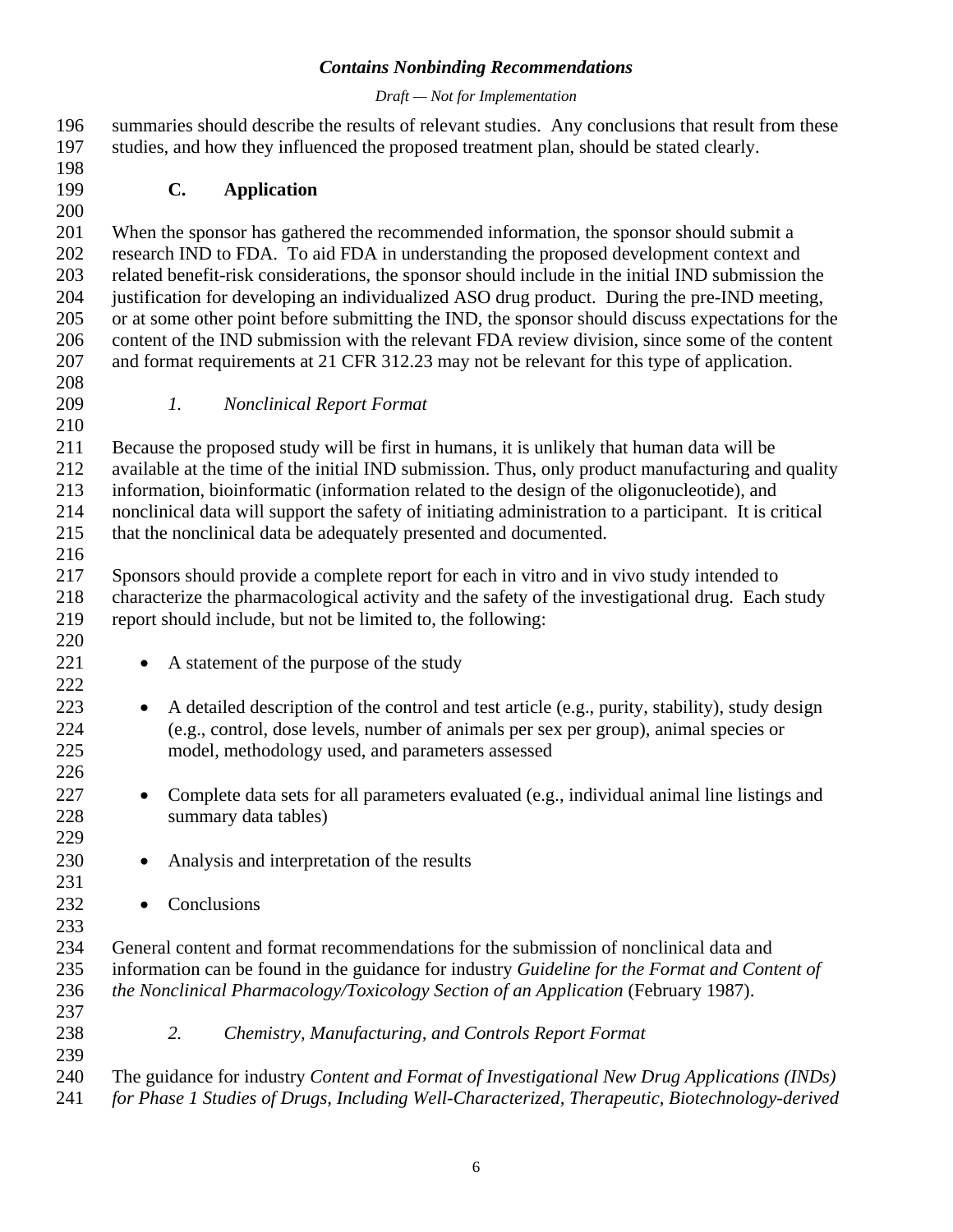### *Draft — Not for Implementation*

| 242<br>243 | Products (November 1995) provides information on general formatting expectations, including<br>for the chemistry, manufacturing, and control information section of the IND submission. FDA |
|------------|---------------------------------------------------------------------------------------------------------------------------------------------------------------------------------------------|
| 244        | recommends that as much information as possible be provided on the drug substance and drug                                                                                                  |
| 245        | product, as follows:                                                                                                                                                                        |
| 246        |                                                                                                                                                                                             |
| 247<br>248 | Drug Substance                                                                                                                                                                              |
|            |                                                                                                                                                                                             |
| 249        | Summary report containing a brief description of the drug substance<br>$\bullet$<br>Name and address of the manufacturer                                                                    |
| 250        | $\bullet$                                                                                                                                                                                   |
| 251        | General method of preparation, including a flow diagram of the manufacture process<br>$\bullet$                                                                                             |
| 252        | Specifications<br>$\bullet$                                                                                                                                                                 |
| 253        | Stability information<br>$\bullet$                                                                                                                                                          |
| 254<br>255 |                                                                                                                                                                                             |
| 256        | Drug Product                                                                                                                                                                                |
| 257        | A list of all components, and their quality, used in the manufacture of the drug product                                                                                                    |
| 258        | $\bullet$<br>Quantitative composition<br>$\bullet$                                                                                                                                          |
| 259        | Name and address of the manufacturer<br>$\bullet$                                                                                                                                           |
| 260        | Brief, general description of manufacturing method and packaging procedures, including<br>$\bullet$                                                                                         |
| 261        | a flowchart                                                                                                                                                                                 |
| 262        | Copy of the certificate of analysis for the clinical lot<br>$\bullet$                                                                                                                       |
| 263        | Specifications<br>$\bullet$                                                                                                                                                                 |
| 264        | Stability information<br>$\bullet$                                                                                                                                                          |
| 265        | A copy of investigational labels and labeling per 21 CFR 312.23(a)(7)(iv)(d)<br>$\bullet$                                                                                                   |
| 266        | Claim for categorical exclusion per 21 CFR 312.23(a)(7)(iv)(e)<br>$\bullet$                                                                                                                 |
| 267        |                                                                                                                                                                                             |
| 268        | 3.<br><b>Safety and Annual Reports</b>                                                                                                                                                      |
| 269        |                                                                                                                                                                                             |
| 270        | Safety reports<br>a.                                                                                                                                                                        |
| 271        |                                                                                                                                                                                             |
| 272        | The sponsor of an IND must notify FDA in an IND safety report of potential serious risks as                                                                                                 |
| 273        | soon as possible, but in no case later than 15 calendar days, after the sponsor determines the                                                                                              |
| 274        | information qualifies for reporting $(21 \text{ CFR } 312.32(c)(1)).$                                                                                                                       |
| 275        |                                                                                                                                                                                             |
| 276        | The sponsor should submit each report in a narrative format or on Form FDA 3500A or in                                                                                                      |
| 277        | electronic format. <sup>11</sup>                                                                                                                                                            |
| 278        |                                                                                                                                                                                             |
| 279        | b.<br>Annual reports                                                                                                                                                                        |
| 280        |                                                                                                                                                                                             |
| 281<br>282 | The sponsor of an IND shall, within 60 days of the anniversary date that the IND went into<br>effect, submit a brief report of the progress of the investigation (21 CFR 312.33).           |
| 283        |                                                                                                                                                                                             |
|            |                                                                                                                                                                                             |

<span id="page-9-0"></span><sup>&</sup>lt;sup>11</sup> For more information, see the draft guidance for industry *Providing Regulatory Submissions in Electronic Format: IND Safety Reports* (October 2019). When final, this guidance will represent the FDA's current thinking on this topic.